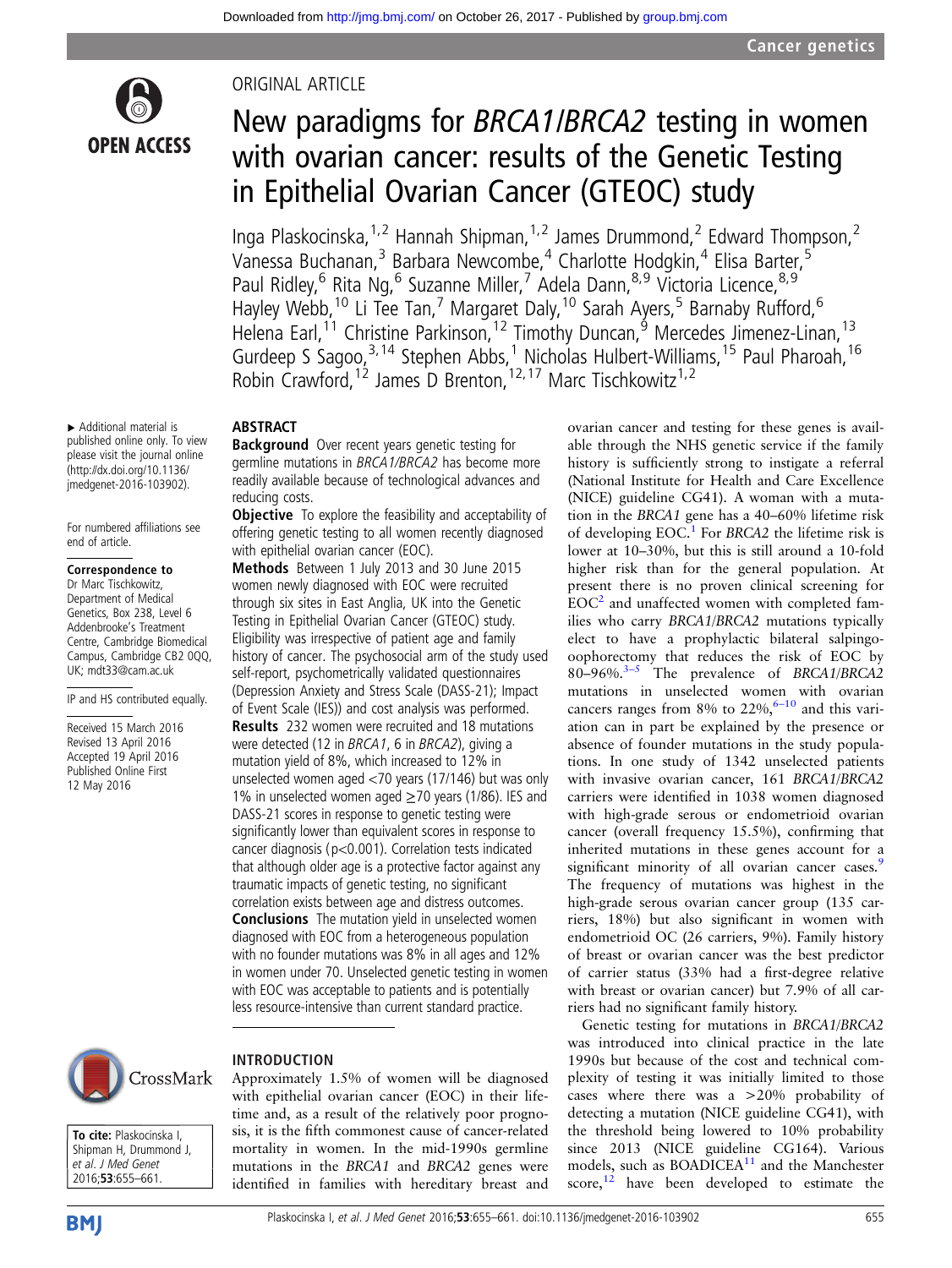# <span id="page-1-0"></span>Cancer genetics

probability of finding a BRCA1/BRCA2 mutation. Although these are extensively used in clinical genetics centres, they have in general not been incorporated into routine clinical practice elsewhere. Despite increasing awareness of BRCA1/BRCA2 in the medical community, referral rates vary considerably and many women are not referred for a genetic assessment; only 20% of the cohort studied by Zhang et  $al^9$  $al^9$  had previously been referred for genetic testing $13$  and as the referred group contained only 60% of all mutation carriers, 40% of mutation carriers were missed. If more mutation carriers could be identified this would increase the numbers of families for whom cascade genetic testing could be offered so that more female relatives at high risk of EOC and breast cancer could be identified, counselled and managed appropriately.

BRCA1/BRCA2 mutation carriers with EOC have a better short-term survival than non-BRCA1/BRCA2 women $14$  and emerging evidence suggests that BRCA2 mutation status, in particular, is likely to be an important prognostic and predictive marker in EOC with a significantly higher primary chemotherapy sensitivity rate,  $14 \overline{15}$  although the survival difference becomes less apparent over time.<sup>16</sup> It also appears that *BRCA1/* BRCA2 mutation status provides predictive information about the likelihood of response to poly(adenosine diphosphate ribose) polymerase inhibitors.<sup>17</sup><sup>18</sup>

In this study we explored the acceptability and feasibility of universal testing, without pre-test genetic counselling, for BRCA1/BRCA2 in an unselected population of women who were within 12 months of being diagnosed with EOC. We used established metrics (the Depression Anxiety and Stress Scale (DASS-21) and the Impact of Event Scale (IES)) to assess psychological distress, tailored questionnaires to gauge acceptability and undertook a detailed cost analysis to compare resource use with the standard genetic testing model.

# PATIENTS AND METHODS

#### Patient eligibility

Patients were eligible if they were aged >18 years and had been diagnosed with high-grade serous or endometrioid EOC within the past 12 months. Other ovarian cancer subtypes, including low-grade tumours, were excluded as they are not part of the BRCA1/BRCA2 phenotype.<sup>[9](#page-6-0)</sup> The study had full ethical approval (REC12/EE/0433).

#### Patient recruitment

Women were recruited though six NHS hospitals of different sizes, ranging from smaller district general hospitals to large regional centres (figure 1). All women with ovarian cancer in the East Anglia region are managed in these six institutions, which allows for near-complete ascertainment of cases. Eligible women were approached by their treating clinician or specialist nurse. If the patient expressed interest in the study, the study coordinator was informed and provided the patient with detailed information about the study and obtained informed consent. Additionally, a letter was sent to the patient to collect her demographic details and family history (figure 2). No formal genetic counselling was given before testing.

#### Genetic counselling and testing process

BRCA1/BRCA2 testing was performed in the clinically accredited laboratory of the East Anglian Genetics Service by nextgeneration sequencing and multiplex ligation-dependent probe amplification. If a gene mutation was identified the patient, her general practitioner and her treating clinician were informed by a letter from the study team, and a referral to the NHS clinical



**Figure 1** The location of hospitals in the Anglia region and number of patients recruited at each site.

genetics service was requested for genetic counselling and cascade testing of other at-risk family members. Where variants of unknown significance (VUS) were identified these were also fed back to the participant, general practitioner and her clinician by letter, and again a referral for genetic counselling was



Figure 2 The Genetic Testing in Epithelial Ovarian Cancer (GTEOC) protocol. VUS, variants of unknown significance.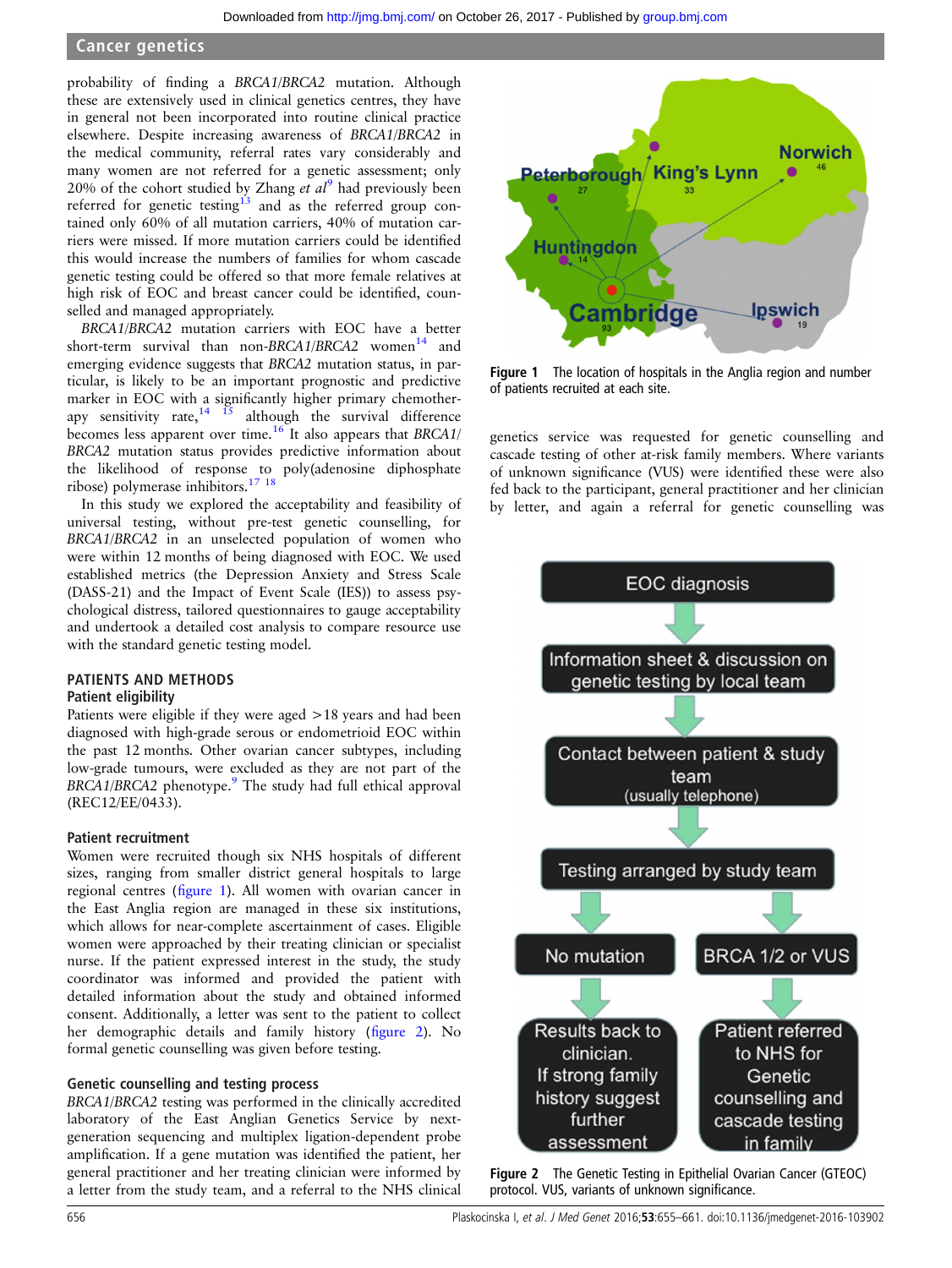requested (fi[gure 2\)](#page-1-0). Only those women with mutations or VUS received formal post-test genetic counselling via the standard clinical service. All family histories were assessed by a geneticist when the mutation report was generated. If there was a clinically relevant family history that met standard referral criteria in women with no mutations this was noted in the results letter to the participant with advice to seek a genetics referral.

#### Cost analysis

In order to determine the resource implications of offering universal BRCA1/BRCA2 testing in an unselected population of women within 12 months of being diagnosed with EOC we undertook a cost analysis. We mapped both the existing (current standard) referral and testing pathway (see online supplementary figure S1) and the new proposed referral and testing pathway (see online supplementary figure S2). Once these pathways were mapped, we defined the service activities and determined the resources required to undertake these activities using a 'bottom-up' micro-costing approach in order to calculate the overall cost for both pathways. Costs are reported in 2015 UK pounds and from the perspective of the clinical genetics service from referral for genetic testing to diagnostic BRCA1/BRCA2 test outcome of the index case. Market prices taken from the NHS test directory hosted on the UKGTN website ([http://ukgtn.](http://ukgtn.nhs.uk) [nhs.uk](http://ukgtn.nhs.uk)) were used for the actual genetic testing of BRCA1/ BRCA2. The cost of staff (administrators and clinical staff) was obtained from both the NHS agenda for change (2015) and the Personal Social Services Research Unit reference costs for 2014/ 2015. We used the mid-point of each grade and included national insurance, superannuation and overhead costs if they were not already included. All cost data collected are reported in online supplementary table S1. Here we report the average testing pathway cost for each BRCA1/BRCA2 mutation identified, the average testing pathway cost for each genetic test offered and the overall budget required for the 232 patients with EOC eligible for inclusion within the Genetic Testing in Epithelial Ovarian Cancer (GTEOC) study.

The main (base case) analysis assumes that in addition to those meeting the Manchester score for genetic testing (n=63 of the 232 patients with EOC), half (50%) of those affected by EOC were also referred through to the cancer genetics service to have their family history checked before determining whether they would have genetic testing. The base-case analysis does not have an age cut-off point and no discount rate has been applied given that all patients would expect to receive the result of their genetic test within a year.

#### Cost analysis sensitivity analysis

Sensitivity analyses allow insight into which assumptions or limitations to the data included are important to the overall result or conclusion drawn from the analysis. A pragmatic approach to conducting one-way sensitivity analyses was undertaken and included varying the cost of the genetic test (assay price in both pathways), varying the percentage of patients referred to the clinical genetics service in the existing current testing pathway (from 0% of patients not meeting the Manchester score to 100%—ie, all patients offered initial appointment in clinical genetics service) and limiting the genetic testing within the GTEOC testing pathway to women aged <70 years.

#### Psychological impact and acceptability analysis

All participants who underwent genetic testing were asked to complete a short, self-report questionnaire that was sent to them by post to limit intrusion. This included the DASS- $21^{19}$ 

#### RESULTS

A total of 232 of 281 eligible women (83%) consented to participate and be tested over the study period. Almost all (97%) participants reported their ethnicity as white British, in keeping with the demographic profile of the region (table 1). The mean age of the participants was 63 years (range 28–89 years) and two-thirds of the participants were  $\geq 60$  years, which is consistent with the observed age profile in women diagnosed with EOC. One hundred and ninety-one participants (82%) had HGSOC, 20 (9%) had endometrioid OC, 15 (6%) had unspecified or poorly differentiated adenocarcinomas and 6 (2.5%) were mixed types. The median time from consent to results delivered was 46 working days (range 15–117 days) and from sample receipt to results delivered was 39 working days (range 11–111 days). Overall, 175 women (75%) had stage III or IV disease. Educational levels were available for 166 participants (72%) and in this group of women 100 (60%) had completed secondary education only, 37 (22%) had completed a diploma and 25 (15%) were educated to degree level (table 1).

Eighteen BRCA1/BRCA2 predicted loss-of-function mutations were detected (12 in BRCA1, six in BRCA2), giving an overall prevalence of 8% ([table 2](#page-3-0)). None of the mutations were common founder mutations seen in other populations (see online supplementary table  $S2$ ).<sup>[21](#page-6-0)</sup> The mean age of mutation carriers was 49.5 years (range 40–75 years) with a mutation prevalence of 12% in women aged <70 years (17/146) and 1% in unselected women aged  $\geq$ 70 (1/86).

In women less than 70 years of age with a positive family history (affected first- or second-degree relative) the mutation

| Study population demographics<br>Table 1   |              |  |  |
|--------------------------------------------|--------------|--|--|
| <b>Demographic</b>                         | $\mathsf{n}$ |  |  |
| Age (years), mean (range)                  | 63 (28-89)   |  |  |
| Country of birth, n (%)                    |              |  |  |
| <b>UK</b>                                  | 224 (97)     |  |  |
| Other                                      | 8(3)         |  |  |
| Ethnicity, n (%)                           |              |  |  |
| Caucasian                                  | 226 (98)     |  |  |
| Other                                      | 6(2)         |  |  |
| Pathology, n                               |              |  |  |
| Serous                                     | 192          |  |  |
| Endometrioid                               | 20           |  |  |
| Adenocarcinoma                             | 15           |  |  |
| <b>Mixed</b>                               | 5            |  |  |
| Stage, n                                   |              |  |  |
| ı                                          | 34           |  |  |
| $\mathbf{I}$                               | 6            |  |  |
| Ш                                          | 133          |  |  |
| IV                                         | 42           |  |  |
| Not classified                             | 17           |  |  |
| Educational status (total $n=166$ ), n (%) |              |  |  |
| Degree                                     | 26 (15)      |  |  |
| Diploma                                    | 38 (22)      |  |  |
| Secondary                                  | 100 (60)     |  |  |
| Primary                                    | 2(1)         |  |  |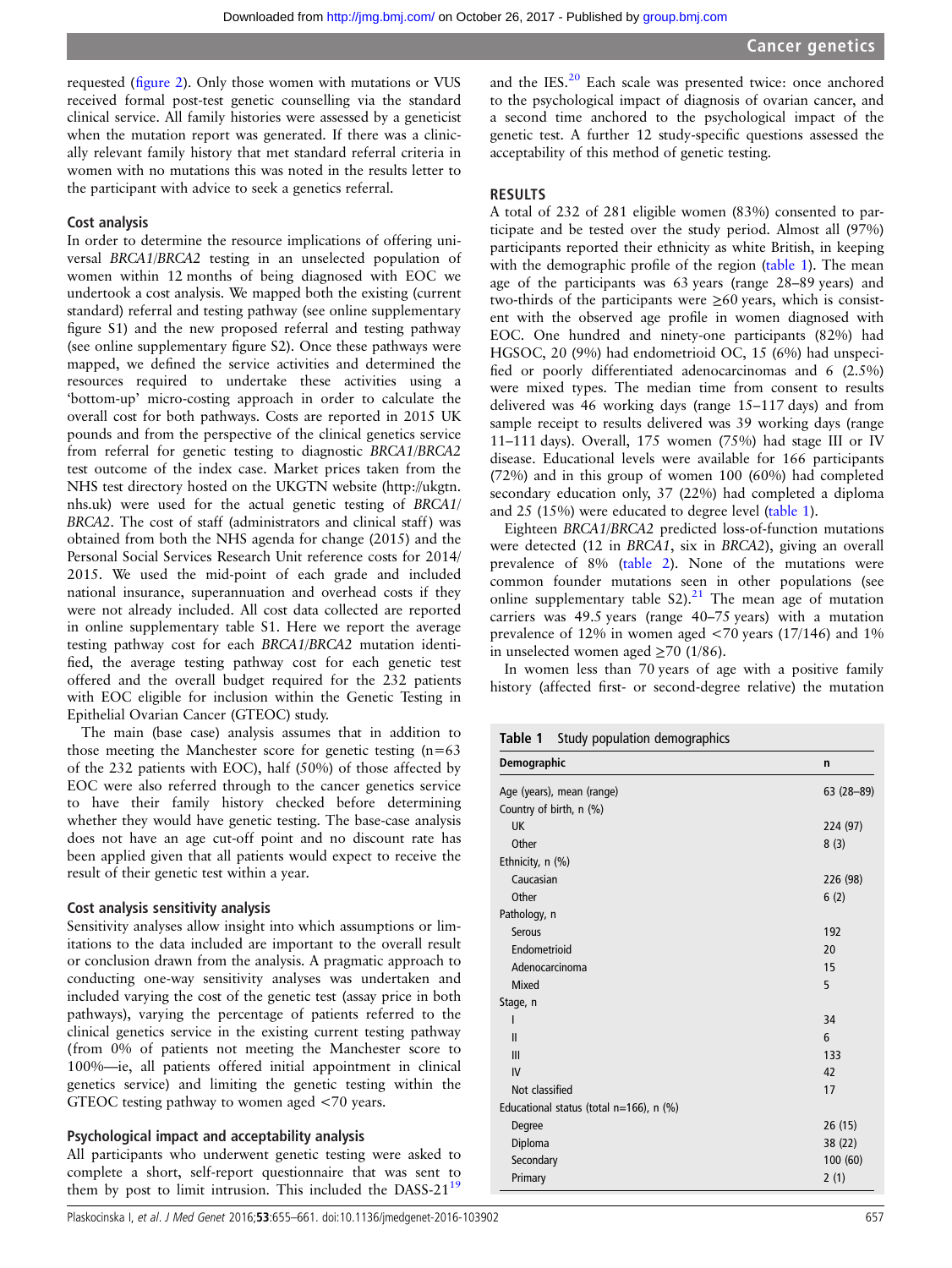<span id="page-3-0"></span>

| <b>Table 2</b> Age at diagnosis and pathology characteristics of |
|------------------------------------------------------------------|
| <i>BRCA1/BRCA2</i> mutation carriers                             |

|                           | $BRCA1/2+$<br>$(n=18)$ | <b>BRCA1/2 VUS</b><br>$(n=15)$ | Non-BRCA1/2<br>$(n=199)$ |
|---------------------------|------------------------|--------------------------------|--------------------------|
| Age (years), mean (range) | 49.5 (40-75)           | $64.8(41-84)$                  | 66.1 (28-89)             |
| $BRCA1$ , n $(\%)$        | 12 (67)                | 3(20)                          | N/A                      |
| $BRCA2$ , n $(\%)$        | 6(33)                  | 12 (80)                        | N/A                      |
| Pathology, n              |                        |                                |                          |
| High-grade serous         | 15                     | 11                             | 166                      |
| Endometrioid              | 1                      | 4                              | 15                       |
| Adenocarcinoma            | $\overline{2}$         | $\mathbf{0}$                   | 13                       |
| Mixed types               | 0                      | $\mathbf{0}$                   | 5                        |
| Stage, n                  |                        |                                |                          |
|                           | $\overline{4}$         | 5                              | 25                       |
| $\mathbf{I}$              | $\mathbf{0}$           | 0                              | 6                        |
| Ш                         | 12                     | 9                              | 112                      |
| IV                        | $\overline{2}$         | 1                              | 39                       |
| Not classified            | $\mathbf{0}$           | 0                              | 15                       |

prevalence was 17% (13/77), but one-quarter of the mutation carriers in this age group had no family history. Six mutation carriers had a previous personal history of breast cancer (table 2). All 12 BRCA1 and five of the BRCA2 mutation-positive cases had high-grade serous ovarian cancer (table 2). The other BRCA2-mutation positive case had a high-grade adenocarcinoma with features suggestive of an endometrioid adenocarcinoma. Seventeen VUS were detected in 15 patients, 14 in BRCA1 and three in BRCA2.

#### Psychological impact

One hundred and seventy-three questionnaires were returned (75%). IES (cognitive intrusion—ie, unwanted intrusive thoughts about the phenomenon; avoidance behavior; hyperarousal—ie, a state of increased psychological and physiological tension) and DASS-21 (depression, anxiety and stress) scores in response to genetic testing were significantly lower than equivalent scores in response to cancer diagnosis (Wilcoxon signed rank tests Z score range= $-6.174$  to  $-8.852$ ; all p<0.001). Essentially, having the genetic test did not increase distress or psychological traumatic response beyond that already being experienced as a result of the cancer diagnosis itself. Younger participants found that the test led to more intrusive thoughts (IES intrusion r=−0.172, p=0.026) and significantly more stress (DASS stress  $r=0.162$ ,  $p=0.014$ ). There were no significant differences based on age for IES avoidance, IES hyperarousal, DASS anxiety or DASS depression. There were no significant differences on any IES or DASS subscale according to educational level, cancer stage, Manchester score or previous cancer history. A significant difference was found in cognitive avoidance scores based on categorisation of BRCA mutation status ( $p=0.036$ ), with highest mean scores reported by those with a BRCA1 or BRCA2 mutation. The study population was not sufficiently heterogeneous to explore any differences based on either ethnicity or country of birth.

### Acceptability of the test

High levels of acceptability were reported (table 3) and participants felt they had enough information and time to proceed with genetic testing. Most women talked to their family about

the test and felt that the test gave them a better understanding of their family's risk. The widest variation in scores related to the perceived level of ease with which participants made the decision to proceed with genetic testing.

#### Cost analysis

For the base-case analysis, the overall budget, the average patient pathway cost for each BRCA1/BRCA2 mutation positive and the average patient pathway cost for each test offered for the current pathway were £142 702, £11 892, and £2265, respectively. For the GTEOC patient pathway, these costs were £253 617, £14 919 and £1093, respectively (see online supplementary table S2). The larger budget for the GTEOC patient pathway represents the increased cost due to the significantly greater number of genetic tests undertaken. When the cost of the genetic testing is removed from the cost of the patient pathway, the budget for GTEOC patient pathway is lower than for the current patient pathway (£56 166 vs £88 633). The non-

Table 3 Quantitative analysis of acceptability using 13 tailored questions

| Question                                                                                 | n   | Mean<br>score | <b>SD</b> |
|------------------------------------------------------------------------------------------|-----|---------------|-----------|
| Q1: I was pleased to have the option of genetic testing                                  | 173 | 5.72          | 0.846     |
| High mean score=pleased to have option of genetic test                                   |     |               |           |
| Q2: I had access to enough information to make a<br>decision about testing               | 174 | 5.61          | 0.953     |
| High mean score=had enough information to make<br>decision                               |     |               |           |
| O3: It was difficult to decide whether to have the<br>genetic test                       | 172 | 2.05          | 1.80      |
| Low mean score=easy to make decision                                                     |     |               |           |
| Q4: I had enough time to think about whether to have<br>the genetic test                 | 174 | 5.43          | 1.29      |
| High mean score=had enough time to make decision                                         |     |               |           |
| Q5: I found genetic testing to be useful to me                                           | 172 | 5.49          | 1.07      |
| High mean score=genetic test was useful                                                  |     |               |           |
| Q6: I was reassured by my genetic test results                                           | 173 | 5.30          | 1.30      |
| High mean score=reassured by test results                                                |     |               |           |
| Q7: The genetic test results allowed me to better<br>understand my cancer risks          | 173 | 5.00          | 1.48      |
| High mean score=test allowed better understanding of<br>cancer risks                     |     |               |           |
| Q8: The genetic test results allowed me to better<br>understand my family's cancer risks | 173 | 5.31          | 1.26      |
| High mean score=test allowed better understanding of<br>family's risk                    |     |               |           |
| Q9: This was a good time for me to have the genetic<br>test                              | 171 | 5.43          | 1.19      |
| High mean score=good time to have test                                                   |     |               |           |
| Q10: I would have preferred to wait before I had genetic<br>testing                      | 171 | 1.49          | 1.21      |
| Low mean score=wouldn't have wanted to wait before<br>test                               |     |               |           |
| Q11: I found genetic testing to be stressful                                             | 170 | 1.75          | 1.53      |
| Low mean score=didn't find it stressful                                                  |     |               |           |
| Q12: I was satisfied with the support I received from<br>family and friends              | 168 | 5.52          | 1.13      |
| High mean score=satisfied with family/friend support                                     |     |               |           |
| Q13: I talked to my family about my genetic test                                         | 169 | 5.73          | 1.15      |
| High mean score=most talked to their family about the<br>test                            |     |               |           |
| Bossible scare range was 1.0 (min) to $\epsilon$ 0 (may)                                 |     |               |           |

'ossible score range was 1.0 (min) to 6.0 (max).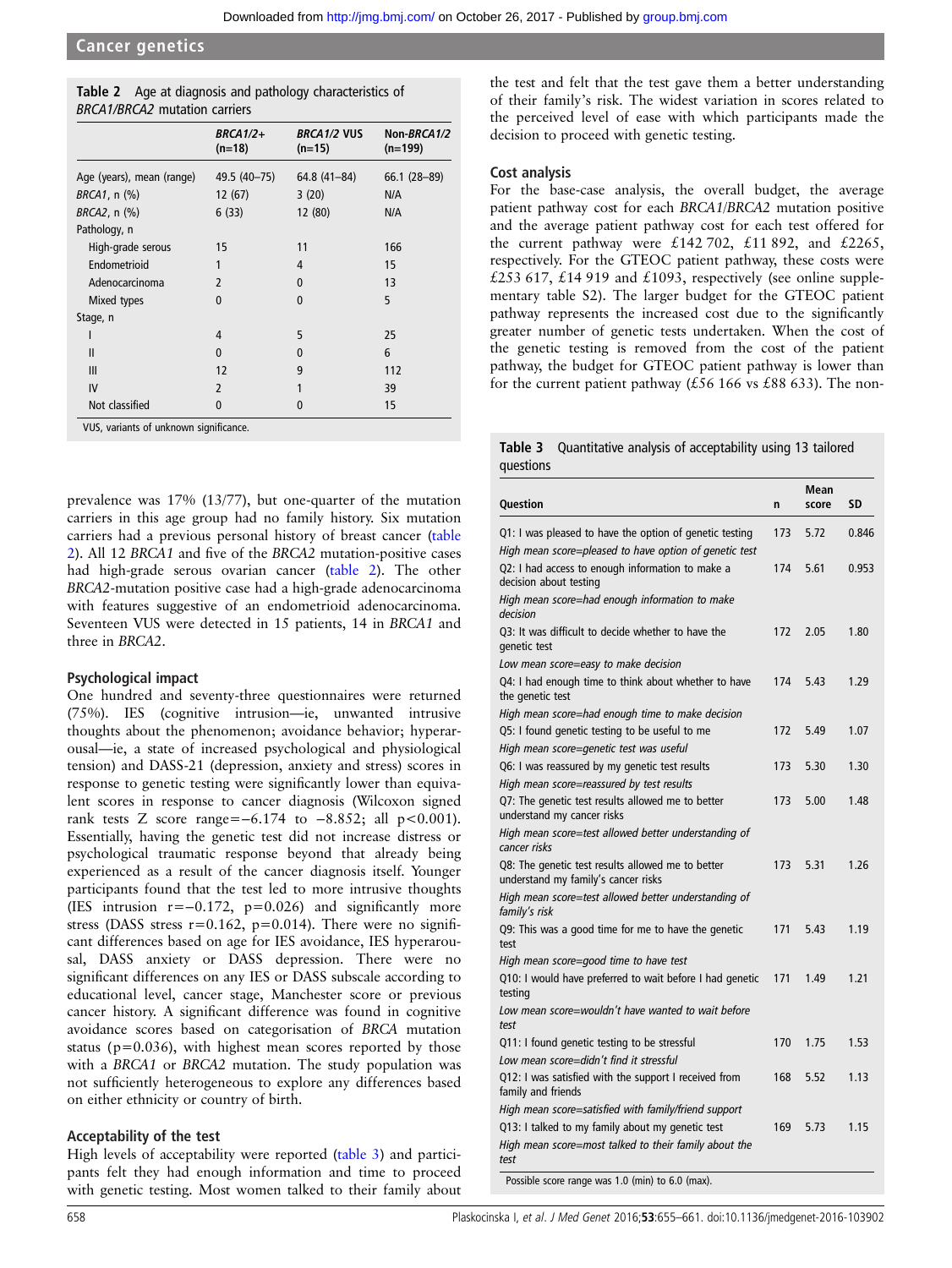genetic test-related costs within the GTEOC patient pathway account for about 22% of the budget compared with 62% for the current patient pathway within the base-case analysis. The average patient pathway cost for each patient without the genetic testing for the GTEOC and the current testing patient pathway are £243 and £383, respectively.

#### Sensitivity analysis

The results of the sensitivity analysis show that changing the cost of the genetic test has a large effect on the budget, the average patient pathway cost for each BRCA1/BRCA2 positive and also the average testing pathway cost for each test offered for both pathways (see online supplementary table S3). If the cost of the genetic test were reduced to  $£190$ , the budget required for the GTEOC pathway would be the same as the current pathway, with other conditions remaining the same, as in the base-case analysis. Changing the number of women referred to the clinical genetics service affects the budget required for the existing pathway. Implementing the age cut-off point of 70 years for eligibility of genetic testing in the GTEOC pathway has a large effect on the budget required to test the 232 eligible women. Even with a genetic test price of £650 (the current price of a clinical exome), implementing the age cut-off point within the GTEOC patient pathway would lead to a lower budget for the GTEOC pathway (£121 229 vs £130 102 for the current patient pathway).

#### DISCUSSION AND CONCLUSIONS

The primary objective of the study was to determine the feasibility, acceptability and cost-effectiveness of screening all newly diagnosed women with EOC for BRCA1/BRCA2 mutations by determining the mutation prevalence, calculating the cost for each gene mutation detected and assessing the psychological impact based on questionnaire responses and qualitative interviews.

The mutation prevalence in an unselected cohort of women diagnosed with EOC from a heterogeneous population with no founder mutations was 8% in all ages and 12% in women aged <70 years. This is similar to that reported in a combined study of two large case–control OC series (one of which included cases from the East Anglia region), $8$  but lower than the fre-quency of 15% reported in a recent study by Norquist et al.<sup>[10](#page-6-0)</sup> These differences are likely to be partly explained by the presence or absence of founder mutations in the test populations as 13% of all the BRCA1/BRCA2 mutations identified in the Norquist study were those commonly found in individuals of Ashkenazi Jewish descent.

The cost analysis undertaken here provides some insight into the potential delivery of BRCA1/BRCA2 genetic testing in a cohort of women diagnosed with EOC. The burden of cost in the provision of genetic testing lies in the provision of diagnostic testing for the current patient pathway (62% of costs are nongenetic test related), whereas with the GTEOC pathway the burden lies in the cost of the genetic testing itself (only 22% of costs were non-genetic test related). Furthermore, a high price of genetic testing was used for the base case, and when a more realistic current day price is included in a sensitivity analysis, coupled with an age cut-off point, the GTEOC patient testing pathway is probably cost saving compared with the current testing pathway for this patient cohort. However, a clear limitation of this analysis is the exclusion of the costs involved in the clinical management of these patients, which are likely to be significant when cascade testing is also included in the 'patient' pathway.

Based on our findings we would recommend offering testing to all women with EOC aged <70 years as the mutation prevalence would be above the current threshold of 10% used for eligibility for testing breast cancer families in the UK (NICE CG164). This age cut-off point would also improve the mutation:VUS ratio from 1:1 to 2:1. By not testing those aged ≥70 years it is possible to reduce the number of tests by around 37% and miss only 6% of all mutations. Indeed, in this study the woman over the age of 70 with a mutation had a family history of breast or ovarian cancer. No mutation carriers would have been missed using the criteria: (1) age  $\lt 70$  years, or (2) ≥70 years with a previous history of breast cancer or history of breast or ovarian cancer in a first-degree relative.

A key question of the GTEOC study was whether outcome of the genetic test affects IES or DASS-21 scores. Our study investigated the hypothesis that psychological response to the genetic test might lead to increased distress beyond that of the cancer diagnosis itself. Methodologically, this was difficult to test and we used the approach of including each psychological measure twice (with different anchoring) to allow participants to distinguish their psychological responses to the genetic test from their psychological response to the cancer diagnosis itself. Participants responded differently to identical questions anchored to each event, suggesting that this is a useful methodology; mean ratings on all subscales of both the IES and the DASS were significantly higher for cancer diagnosis than for the genetic test, consistent with previous findings in patients with breast cancer.<sup>[22](#page-6-0)</sup> We also investigated whether the psychological response to the genetic test would be affected by participant demographics. Correlation analyses indicated no significant effects of age on depression, anxiety cognitive avoidance or hyperarousal; significant negative correlations indicate an inverse relationship between younger age and higher levels of perceived stress and cognitive intrusion. This result fits the pattern of broader literature on the psychological impact of cancer diagnosis and treatment, whereby adjustment is typically worse in those diagnosed at a younger age. $2<sup>3</sup>$  Those later found to have a genetic mutation scored significantly higher on cognitive avoidance, but no differences in other subscales assessed were identified. Self-reported acceptability data were favourable and support the value and acceptability of the testing procedure in this sample.

Genetic counselling protocols have evolved from a paradigm initially developed for predictive testing of Huntington's disease (HD). Owing to concerns about the negative and potentially grave impact of receiving a molecular diagnosis of HD, a protocol involving two face-to-face pre-test appointments and follow-up was developed.<sup>[24](#page-6-0)</sup> It has long been thought that this level of support may not be required in the diagnostic setting $2<sup>5</sup>$ and with the advent of targeted treatments the need for systematic genetic testing has become more pressing, but current pathways are not designed for high-volume testing. One solution would be to devolve genetic testing completely to the oncologists but this approach fails to take advantage of the comprehensive clinical genetic networks that exist in many countries. There are also other concerns about this approach; the interpretation of VUS may not be adequate, $26$  and cascade testing within families may not occur (fi[gure 3](#page-5-0)).

A unique strength of this study is the near-complete ascertainment of women with ovarian cancer recruited through both secondary and tertiary referral centres in a clearly defined geographical region which is highly representative of clinical services throughout the UK and internationally. These findings are therefore likely to be widely applicable, and similar new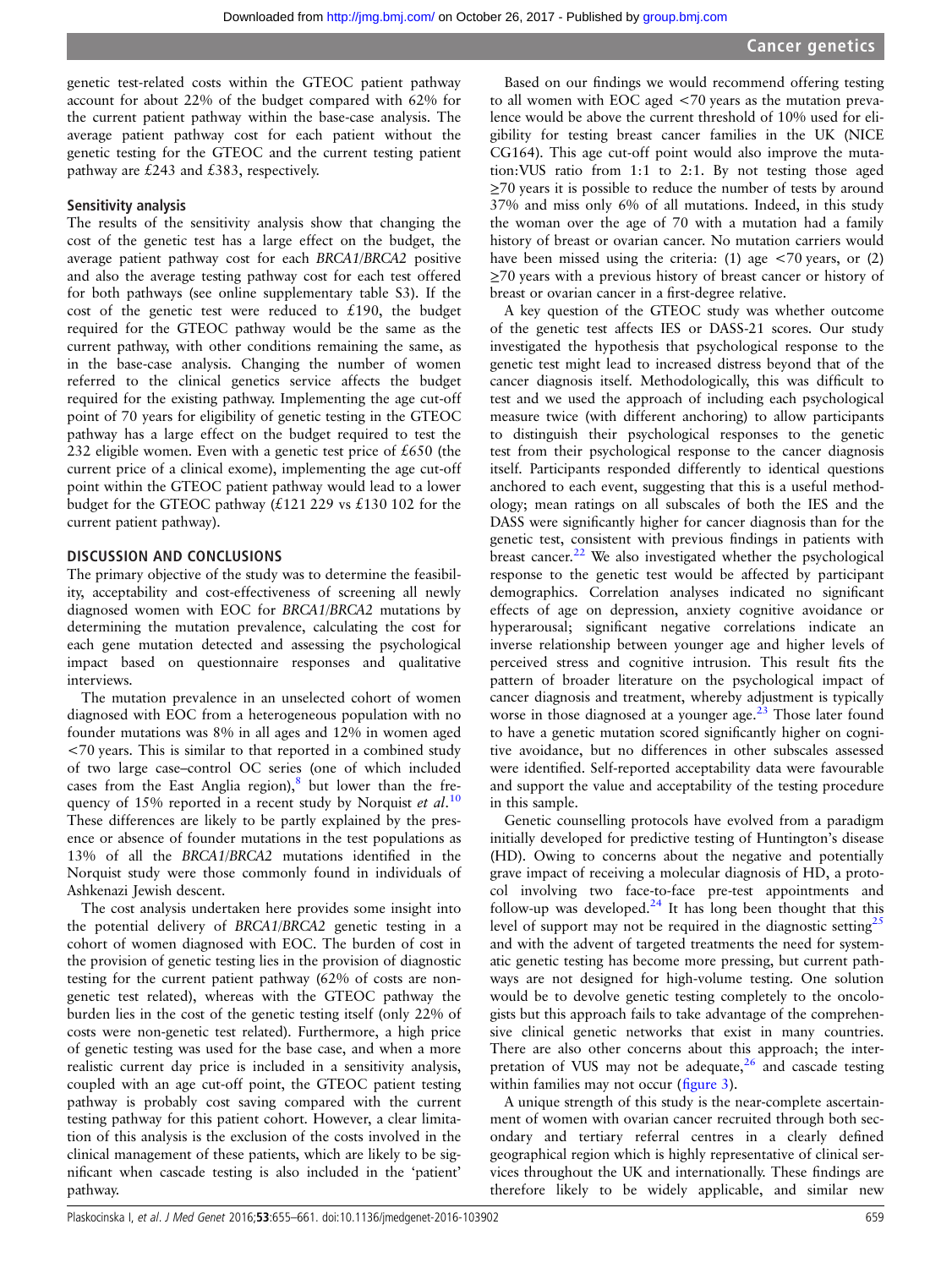<span id="page-5-0"></span>

Figure 3 Models of service delivery for genetic testing. DGH, district general hospital; GTEOC, Genetic Testing in Epithelial Ovarian Cancer study.

approaches have been trialled in other countries, such as  $\overline{\text{Norway}}^7$  and the Netherlands.<sup>27</sup> Even though overall numbers tested are relatively small, the participation rate was high and the mutation yield is consistent with those reported in other studies in heterogeneous populations lacking founder mutations. One weakness is the lack of ethnic diversity in the study participants, which reflects the relative homogeneity of the East Anglian population (91% white Caucasian for all ages; Office for National Statistics, 2011 Census data from KS201EW). Further studies would be required to assess acceptability in more ethnically diverse regions.

These results show that universal genetic testing in women with a diagnosis of EOC is an acceptable and sensitive procedure: these women have to deal with great emotion as they confront their diagnosis, mortality and the impact on family members. Our data show that this type of genetic testing does not increase distress or traumatic response significantly beyond that already experienced after a diagnosis of cancer. Older age was a protective factor against traumatic response, but not distress. Comprehensive case-based genetic testing appears to be acceptable to patients and is less resource-intensive than standard current practice where all women are referred for genetic counselling before testing.

#### Author affiliations <sup>1</sup>

<sup>1</sup>Department of Medical Genetics, National Institute for Health Research Cambridge Biomedical Research Centre, University of Cambridge, Cambridge, Cambridgeshire, UK

<sup>2</sup> East Anglian Medical Genetics Service, Cambridge University Hospitals NHS Foundation Trust, Cambridge, Cambridgeshire, UK

<sup>3</sup>PHG Foundation, Cambridge, UK

<sup>4</sup>Cambridge Cancer Trials Centre, Cambridge University Hospitals NHS Foundation Trust, Cambridge, Cambridgeshire, UK

<sup>5</sup>Department of Oncology, Peterborough and Stamford Hospitals NHS Foundation Trust, Peterborough, Peterborough, UK

<sup>6</sup>Cancer Services, The Ipswich Hospital NHS Trust, Ipswich, Suffolk, UK

<sup>7</sup> Clinical Cancer Services, Hinchingbrooke Health Care NHS Trust, Huntingdon, Cambridgeshire, UK

<sup>8</sup> Cancer Research Team, Norfolk and Norwich University Hospitals NHS Foundation Trust, Norwich, Norfolk, UK

<sup>9</sup>Department of Obstetrics and Gynaecology, Norfolk and Norwich University Hospitals NHS Foundation Trust, Norwich, Norfolk, UK

<sup>10</sup>Department of Oncology, The Queen Elizabeth Hospital King's Lynn NHS

Foundation Trust, King's Lynn, UK<br><sup>11</sup>Department of Oncology, University of Cambridge, NIHR Cambridge Biomedical Research Centre, Cambridge, Cambridgeshire, UK

<sup>12</sup>Cancer Services, Cambridge University Hospitals NHS Foundation Trust,

Cambridge, Cambridgeshire, UK<br><sup>13</sup>Department of Pathology, Cambridge University Hospitals NHS Foundation Trust, Cambridge, Cambridgeshire, UK

<sup>14</sup> Academic Unit of Health Economics, Leeds Institute of Health Sciences, University of Leeds, Leeds, UK

<sup>15</sup>Department of Psychology, University of Chester, Chester, Cheshire West and

Chester, UK 16Department of Public Health and Primary Care, University of Cambridge, Cambridge, Cambridgeshire, UK<br><sup>17</sup>Cancer Research UK Cambridge Institute, Cambridge, Cambridgeshire, UK

Acknowledgements We thank Simon Newman and the Target Ovarian Cancer team for their help, advice and comments throughout the study. We would like to thank all the study participants and their clinicians.

Contributors MT, JB, PP and RC conceived the idea, developed the study protocol and oversaw the project. IP and HS coordinated the running of the study. JD, ET and StAb coordinated the mutation analysis. HS and NH-W performed the psychosocial analysis, VB and GS performed the health economic analysis, MJ-L performed the pathological review. BN, CH, EB, PR, RN, SM, AD, VL, HW, LTT, MD, SaAy, BR, HE, CP and TD assisted with the recruitment of study participants. MT drafted the manuscript and all authors read and approved the final version.

Funding This work was supported by Target Ovarian Cancer grant number T005MT. GS was supported by funding from the National Institute for Health Research (NIHR) Cambridge Biomedical Research Centre. MT was supported by funding from the European Union Seventh Framework Program (2007Y2013)/ European Research Council (Grant No. 310018).

Competing interests None declared.

Patient consent Obtained.

**Ethics approval** National Research Ethics Service Committee East of England— Essex (REC12/EE/0433).

Provenance and peer review Not commissioned; externally peer reviewed.

Data sharing statement Patient level data and the full dataset are available from the corresponding author. Participants gave informed consent for data sharing.

Open Access This is an Open Access article distributed in accordance with the Creative Commons Attribution Non Commercial (CC BY-NC 4.0) license, which permits others to distribute, remix, adapt, build upon this work non-commercially, and license their derivative works on different terms, provided the original work is properly cited and the use is non-commercial. See: [http://creativecommons.org/](http://creativecommons.org/licenses/by-nc/4.0/) [licenses/by-nc/4.0/](http://creativecommons.org/licenses/by-nc/4.0/)

#### **REFERENCES**

- 1 Mavaddat N, Peock S, Frost D, Ellis S, Platte R, Fineberg E, Evans DG, Izatt L, Eeles RA, Adlard J, Davidson R, Eccles D, Cole T, Cook J, Brewer C, Tischkowitz M, Douglas F, Hodgson S, Walker L, Porteous ME, Morrison PJ, Side LE, Kennedy MJ, Houghton C, Donaldson A, Rogers MT, Dorkins H, Miedzybrodzka Z, Gregory H, Eason J, Barwell J, McCann E, Murray A, Antoniou AC, Easton DF. Cancer risks for BRCA1 and BRCA2 mutation carriers: results from prospective analysis of EMBRACE. [J Natl Cancer Inst](http://dx.doi.org/10.1093/jnci/djt095) 2013;105:812–22.
- Jacobs IJ, Menon U, Ryan A, Gentry-Maharaj A, Burnell M, Kalsi JK, Amso NN, Apostolidou S, Benjamin E, Cruickshank D, Crump DN, Davies SK, Dawnay A, Dobbs S, Fletcher G, Ford J, Godfrey K, Gunu R, Habib M, Hallett R, Herod J, Jenkins H, Karpinskyj C, Leeson S, Lewis SJ, Liston WR, Lopes A, Mould T, Murdoch J, Oram D, Rabideau DJ, Reynolds K, Scott I, Seif MW, Sharma A, Singh N, Taylor J, Warburton F, Widschwendter M, Williamson K, Woolas R, Fallowfield L, McGuire AJ, Campbell S, Parmar M, Skates SJ. Ovarian cancer screening and mortality in the UK Collaborative Trial of Ovarian Cancer Screening (UKCTOCS): a randomised controlled trial. [Lancet](http://dx.doi.org/10.1016/S0140-6736(15)01224-6) 2016;387:945-56.
- 3 Domchek SM, Friebel TM, Singer CF, Evans DG, Lynch HT, Isaacs C, Garber JE, Neuhausen SL, Matloff E, Eeles R, Pichert G, Vant'veer L, Tung N, Weitzel JN, Couch FJ, Rubinstein WS, Ganz PA, Daly MB, Olopade OI, Tomlinson G, Schildkraut J, Blum JL, Rebbeck TR. Association of risk-reducing surgery in BRCA1 or BRCA2 mutation carriers with cancer risk and mortality. [JAMA](http://dx.doi.org/10.1001/jama.2010.1237) 2010;304:967–75.
- Kauff ND, Domchek SM, Friebel TM, Robson ME, Lee J, Garber JE, Isaacs C, Evans DG, Lynch H, Eeles RA, Neuhausen SL, Daly MB, Matloff E, Blum JL, Sabbatini P, Barakat RR, Hudis C, Norton L, Offit K, Rebbeck TR. Risk-reducing salpingo-oophorectomy for the prevention of BRCA1- and BRCA2-associated breast and gynecologic cancer: a multicenter, prospective study. [J Clin Oncol](http://dx.doi.org/10.1200/JCO.2007.13.9626) 2008;26:1331–7.
- 5 Rebbeck TR, Kauff ND, Domchek SM. Meta-analysis of risk reduction estimates associated with risk-reducing salpingo-oophorectomy in BRCA1 or BRCA2 mutation carriers. [J Natl Cancer Inst](http://dx.doi.org/10.1093/jnci/djn442) 2009;101:80-7.
- 6 Alsop K, Fereday S, Meldrum C, deFazio A, Emmanuel C, George J, Dobrovic A, Birrer MJ, Webb PM, Stewart C, Friedlander M, Fox S, Bowtell D, Mitchell G. BRCA mutation frequency and patterns of treatment response in BRCA mutation-positive women with ovarian cancer: a report from The Australian Ovarian Cancer Study Group. [J Clin Oncol](http://dx.doi.org/10.1200/JCO.2011.39.8545) 2012;30:2654-63.
- Høberg-Vetti H, Bjorvatn C, Fiane BE, Aas T, Woie K, Espelid H, Rusken T, Eikesdal HP, Listøl W, Haavind MT, Knappskog PM, Haukanes BI, Steen VM, Hoogerbrugge N. BRCA1/2 testing in newly diagnosed breast and ovarian cancer patients without prior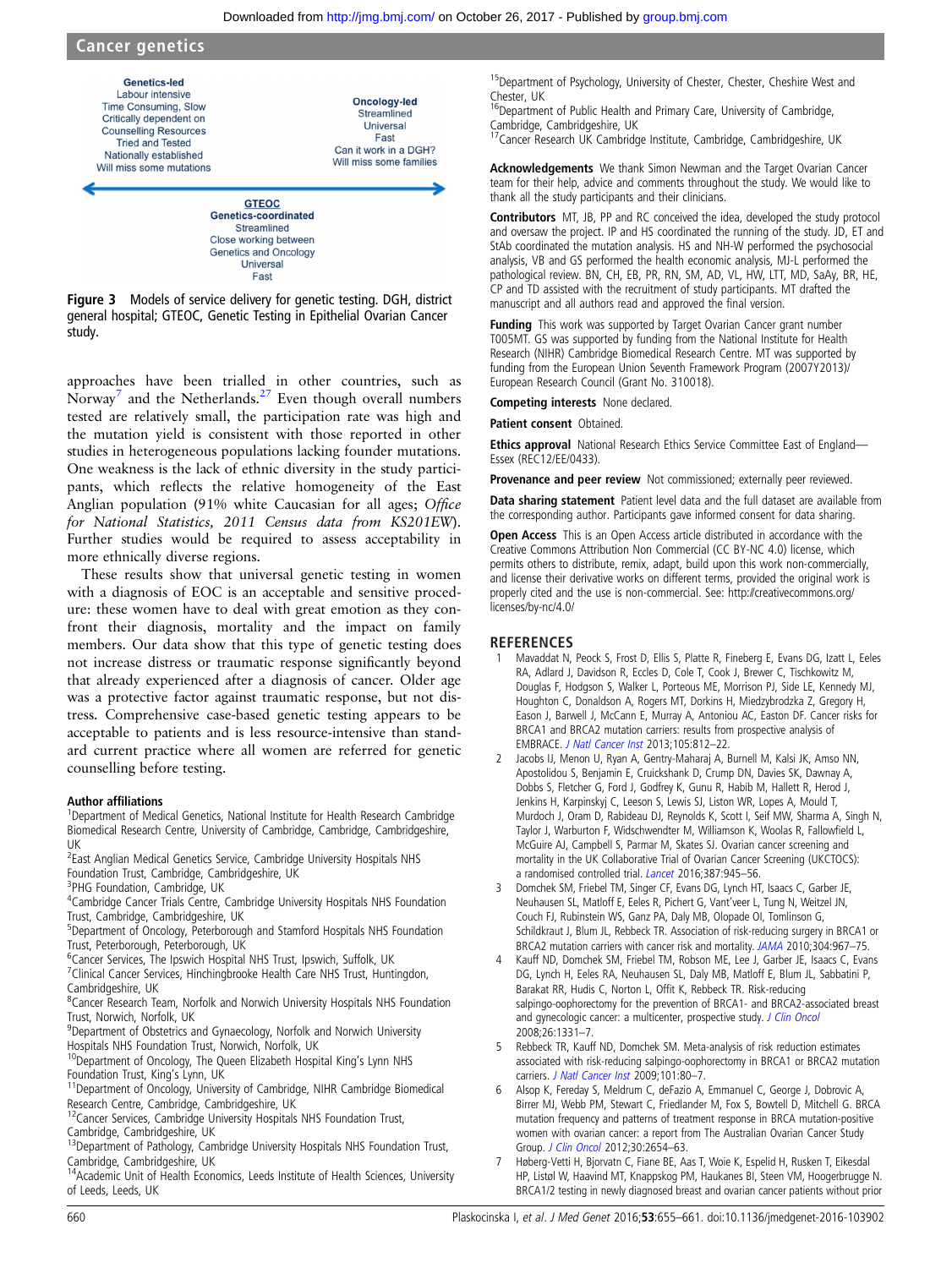<span id="page-6-0"></span>genetic counselling: the DNA-BONus study. [Eur J Hum Genet](http://dx.doi.org/10.1038/ejhg.2015.196) Published Online First: 9 Sep 2015. [doi:10.1038/ejhg.2015.196](http://dx.doi.org/10.1038/ejhg.2015.196)

- 8 Song H, Cicek MS, Dicks E, Harrington P, Ramus SJ, Cunningham JM, Fridley BL, Tyrer JP, Alsop J, Jimenez-Linan M, Gayther SA, Goode EL, Pharoah PD. The contribution of deleterious germline mutations in BRCA1, BRCA2 and the mismatch repair genes to ovarian cancer in the population. [Hum Mol Genet](http://dx.doi.org/10.1093/hmg/ddu172) 2014;23:4703-9.
- 9 Zhang S, Royer R, Li S, McLaughlin JR, Rosen B, Risch HA, Fan I, Bradley L, Shaw PA, Narod SA. Frequencies of BRCA1 and BRCA2 mutations among 1,342 unselected patients with invasive ovarian cancer. [Gynecol Oncol](http://dx.doi.org/10.1016/j.ygyno.2011.01.020) 2011;121:353-7.
- 10 Norquist BM, Harrell MI, Brady MF, Walsh T, Lee MK, Gulsuner S, Bernards SS, Casadei S, Yi Q, Burger RA, Chan JK, Davidson SA, Mannel RS, DiSilvestro PA, Lankes HA, Ramirez NC, King MC, Swisher EM, Birrer MJ. Inherited mutations in women with ovarian carcinoma. [JAMA Oncol](http://dx.doi.org/10.1001/jamaoncol.2015.5495) 2016;2:482–90.
- 11 Antoniou AC, Cunningham AP, Peto J, Evans DG, Lalloo F, Narod SA, Risch HA, Eyfjord JE, Hopper JL, Southey MC, Olsson H, Johannsson O, Borg A, Pasini B, Radice P, Manoukian S, Eccles DM, Tang N, Olah E, Anton-Culver H, Warner E, Lubinski J, Gronwald J, Gorski B, Tryggvadottir L, Syrjakoski K, Kallioniemi OP, Eerola H, Nevanlinna H, Pharoah PD, Easton DF. The BOADICEA model of genetic susceptibility to breast and ovarian cancers: updates and extensions. [Br J Cancer](http://dx.doi.org/10.1038/sj.bjc.6604305) 2008;98:1457–66.
- 12 Evans DG, Lalloo F, Wallace A, Rahman N. Update on the Manchester scoring system for BRCA1 and BRCA2 testing. [J Med Genet](http://dx.doi.org/10.1136/jmg.2005.031989) 2005;42:e39.
- 13 Metcalfe KA, Fan I, McLaughlin J, Risch HA, Rosen B, Murphy J, Bradley L, Armel S, Sun P, Narod SA. Uptake of clinical genetic testing for ovarian cancer in Ontario: a population-based study. [Gynecol Oncol](http://dx.doi.org/10.1016/j.ygyno.2008.10.007) 2009;112:68–72.
- 14 Bolton KL, Chenevix-Trench G, Goh C, Sadetzki S, Ramus SJ, Karlan BY, Lambrechts D, Despierre E, Barrowdale D, McGuffog L, Healey S, Easton DF, Sinilnikova O, Benítez J, García MJ, Neuhausen S, Gail MH, Hartge P, Peock S, Frost D, Evans DG, Eeles R, Godwin AK, Daly MB, Kwong A, Ma ES, Lázaro C, Blanco I, Montagna M, D'Andrea E, Nicoletto MO, Johnatty SE, Kjær SK, Jensen A, Høgdall E, Goode EL, Fridley BL, Loud JT, Greene MH, Mai PL, Chetrit A, Lubin F, Hirsh-Yechezkel G, Glendon G, Andrulis IL, Toland AE, Senter L, Gore ME, Gourley C, Michie CO, Song H, Tyrer J, Whittemore AS, McGuire V, Sieh W, Kristoffersson U, Olsson H, Borg Å, Levine DA, Steele L, Beattie MS, Chan S, Nussbaum RL, Moysich KB, Gross J, Cass I, Walsh C, Li AJ, Leuchter R, Gordon O, Garcia-Closas M, Gayther SA, Chanock SJ, Antoniou AC, Pharoah PD, EMBRACE; kConFab Investigators; Cancer Genome Atlas Research Network. Association between BRCA1 and BRCA2 mutations and survival in women with invasive epithelial ovarian cancer. [JAMA](http://dx.doi.org/10.1001/jama.2012.20) 2012;307:382–90.
- 15 Yang D, Khan S, Sun Y, Hess K, Shmulevich I, Sood AK, Zhang W. Association of BRCA1 and BRCA2 mutations with survival, chemotherapy sensitivity, and gene mutator phenotype in patients with ovarian cancer. [JAMA](http://dx.doi.org/10.1001/jama.2011.1456) 2011;306:1557-65.
- 16 Candido-dos-Reis FJ, Song H, Goode EL, Cunningham JM, Fridley BL, Larson MC, Alsop K, Dicks E, Harrington P, Ramus SJ, de Fazio A, Mitchell G, Fereday S, Bolton

KL, Gourley C, Michie C, Karlan B, Lester J, Walsh C, Cass I, Olsson H, Gore M, Benitez JJ, Garcia MJ, Andrulis I, Mulligan AM, Glendon G, Blanco I, Lazaro C, Whittemore AS, McGuire V, Sieh W, Montagna M, Alducci E, Sadetzki S, Chetrit A, Kwong A, Kjaer SK, Jensen A, Høgdall E, Neuhausen S, Nussbaum R, Daly M, Greene MH, Mai PL, Loud JT, Moysich K, Toland AE, Lambrechts D, Ellis S, Frost D, Brenton JD, Tischkowitz M, Easton DF, Antoniou A, Chenevix-Trench G, Gayther SA, Bowtell D, Pharoah PD, for EMBRACE, kConFab I, Australian Ovarian Cancer Study Group. Germline mutation in BRCA1 or BRCA2 and ten-year survival for women diagnosed with epithelial ovarian cancer. [Clin Cancer Res](http://dx.doi.org/10.1158/1078-0432.CCR-14-2497) 2015;21:652-7.

- Ledermann J, Harter P, Gourley C, Friedlander M, Vergote I, Rustin G, Scott CL, Meier W, Shapira-Frommer R, Safra T, Matei D, Fielding A, Spencer S, Dougherty B, Orr M, Hodgson D, Barrett JC, Matulonis U. Olaparib maintenance therapy in patients with platinum-sensitive relapsed serous ovarian cancer: a preplanned retrospective analysis of outcomes by BRCA status in a randomised phase 2 trial. [Lancet Oncol](http://dx.doi.org/10.1016/S1470-2045(14)70228-1) 2014;15:852–61.
- 18 Ledermann J, Harter P, Gourley C, Friedlander M, Vergote I, Rustin G, Scott C, Meier W, Shapira-Frommer R, Safra T, Matei D, Macpherson E, Watkins C, Carmichael J, Matulonis U. Olaparib maintenance therapy in platinum-sensitive relapsed ovarian cancer. [N Engl J Med](http://dx.doi.org/10.1056/NEJMoa1105535) 2012;366:1382-92.
- 19 Lovibond PF, Lovibond SH. The structure of negative emotional states: comparison of the Depression Anxiety Stress Scales (DASS) with the Beck Depression and Anxiety Inventories. Behav Res Ther 1995;33:335–43.
- 20 Horowitz MJ, Hulley S, Alvarez W, Reynolds AM, Benfari R, Blair S, Borhani N, Simon N. Life events, risk factors, and coronary disease. [Psychosomatics](http://dx.doi.org/10.1016/S0033-3182(79)70763-8) 1979;20:586–92.
- 21 Ferla R, Calò V, Cascio S, Rinaldi G, Badalamenti G, Carreca I, Surmacz E, Colucci G, Bazan V, Russo A. Founder mutations in BRCA1 and BRCA2 genes. [Ann Oncol](http://dx.doi.org/10.1093/annonc/mdm234) 2007;18(Suppl 6):vi93–8.
- 22 Schlich-Bakker KJ, Ausems MG, Schipper M, Ten Kroode HF, Wárlám-Rodenhuis CC, van den Bout J. BRCA1/2 mutation testing in breast cancer patients: a prospective study of the long-term psychological impact of approach during adjuvant radiotherapy. [Breast Cancer Res Treat](http://dx.doi.org/10.1007/s10549-007-9680-y) 2008;109:507–14.
- 23 Hulbert-Williams NJ, Storey L. Psychological flexibility correlates with patient-reported outcomes independent of clinical or sociodemographic characteristics. [Support Care Cancer](http://dx.doi.org/10.1007/s00520-015-3050-9) 2016;24:2513-21.
- 24 Craufurd D, Tyler A. Predictive testing for Huntington's disease: protocol of the UK Huntington's Prediction Consortium. J Med Genet 1992;29:915–18.
- 25 George A. UK BRCA mutation testing in patients with ovarian cancer. [Br J Cancer](http://dx.doi.org/10.1038/bjc.2015.396) 2015;113(Suppl 1):S17–21.
- 26 Eccles BK, Copson E, Maishman T, Abraham JE, Eccles DM. Understanding of BRCA VUS genetic results by breast cancer specialists. [BMC Cancer](http://dx.doi.org/10.1186/s12885-015-1934-1) 2015;15:936.
- 27 Sie AS, van Zelst-Stams WA, Spruijt L, Mensenkamp AR, Ligtenberg MJ, Brunner HG, Prins JB, Hoogerbrugge N. More breast cancer patients prefer BRCA-mutation testing without prior face-to-face genetic counseling. [Fam Cancer](http://dx.doi.org/10.1007/s10689-013-9686-z) 2014;13:143-51.